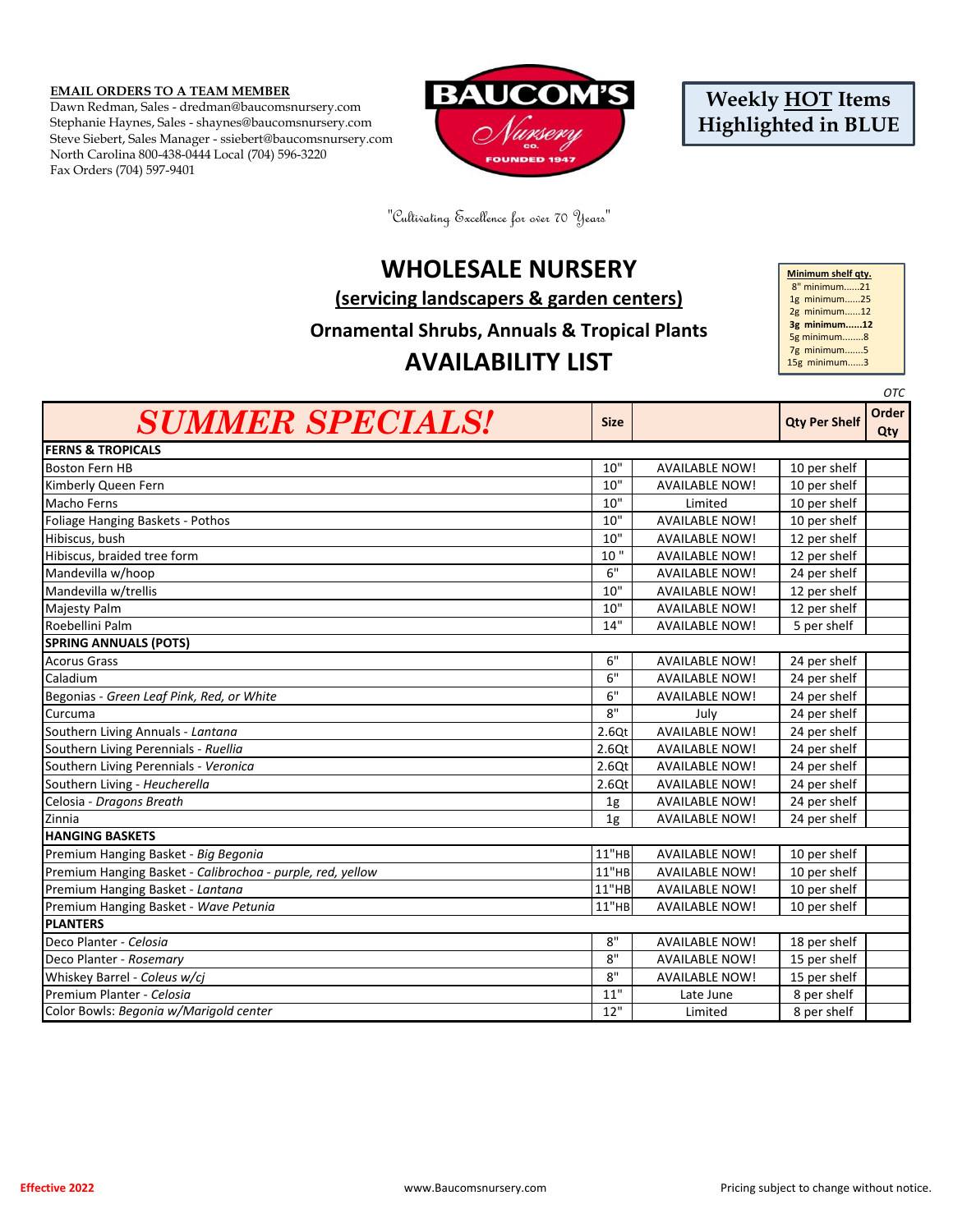| Abelia<br>Canyon Creek<br>3g<br>12<br>Southern Living® Kaleidoscope™<br>Not Available.<br>12<br>2g<br>Southern Living® Miss Lemon <sup>™</sup><br>8"h x 12"w<br>12<br>2g<br><b>Arborvitae</b><br>18" - 20"h<br><b>Green Giant</b><br>3g<br>10<br><b>Azaleas</b><br>Encore® Autumn Amethyst™<br>15"h x 15"w<br>12<br>2g<br>Encore® Autumn Amethyst™<br>10<br>3g<br>August<br>Encore® Autumn Angel™<br>10<br>3g<br>August<br>Encore® Autumn Belle™<br>10<br>3g<br>August<br>Encore® Autumn Bonfire™<br>10<br>3g<br>August<br>8<br>Encore® Autumn Bonfire™<br>5g<br><b>Fall 2022</b><br>10<br>Encore® Autumn Bravo <sup>™</sup><br>3g<br>August<br>Encore® Autumn Bravo™<br><b>Fall 2022</b><br>8<br>5g<br>15"h x 15"w<br>Encore® Autumn Carnation™<br>12<br>2g<br>Encore® Autumn Debutante™<br>3g<br>10<br>August<br>Encore® Autumn Embers™<br>July<br>3g<br>10<br>Encore® Autumn Embers™<br><b>Fall 2022</b><br>8<br>5g<br>Encore® Autumn Ivory™<br>8<br>Limited<br>5g<br>Encore® Autumn Lily™<br>8<br><b>Fall 2022</b><br>5g<br>Encore® Autumn Moonlight™<br>20 <sup>th</sup><br>12<br>2g<br>Encore® Autumn Rouge™<br><b>Fall 2022</b><br>8<br>5g<br>8<br>Encore® Autumn Royalty™<br><b>Fall 2022</b><br>5g<br>Encore® Autumn Sangria™<br>22"h x 18"w<br>10<br>3g<br>Encore® Autumn Sangria™<br><b>Fall 2022</b><br>8<br>5g<br>Encore® Autumn Sunburst™<br>10<br>August<br>3g<br>10"h x 14"w<br>Encore® Autumn Sunset™<br>12<br>2g<br>Encore® Autumn Twist™<br>22"h<br>12<br>2g<br>Encore® Autumn Twist™<br>24"h x 20"w<br>3g<br>10<br>Encore® Autumn Twist™<br><b>Fall 2022</b><br>8<br>5g<br>11"h x 11"w<br>Proven Winners® 'Bollywood'<br>12<br>2g<br><b>Barberry</b><br>Proven Winners® Sunjoy Mini Maroon®<br>10"h x 13"w<br>2g<br>12<br>10"-12"h<br>Proven Winners® Sunjoy Gold Pillar®<br>12<br>2g<br>Southen Living <sup>®</sup> 'Orange Rocket'<br>$10'' - 12''h$<br>12<br>2g<br><b>Blueberry</b><br><b>Bushel &amp; Berry</b><br>July<br>2g<br>12<br>12<br>Southern Living <sup>®</sup><br>July<br>2g<br><b>Boxwood</b><br>13"h<br>Winter Green<br>12<br>3g<br>Winter Green<br>Not Available.<br>5<br>7g<br><b>Buddleia</b><br>Proven Winners® Pugster® Amethyst<br>12"h x 12"w<br>12<br>2g<br>10"h x 14"w<br>Proven Winners® Pugster® Blue®<br>12<br>2g<br>Summer 2022<br>Cephalotaxus Prostrata Yew<br>12<br>3g<br>Chamaecyparis<br>Gold Mop<br>10"h x 9"w<br>12<br>3g<br><b>Crape Myrtle</b><br>Black Diamond® Best Red™<br>18" - 20"h<br>10<br>3g<br>Black Diamond® Best Red™<br>39"h<br>3<br>15g<br>5<br>Black Diamond® Crimson Red™<br>32"h<br>7g<br>Black Diamond® Pure White™<br>Mid June<br>10<br>3g<br>Black Diamond® Pure White™<br>$\mathbf{3}$<br>24"h<br>15g<br>First Editions® Midnight Magic™ PP25925<br>3g<br>Mid June<br>10<br>First Editions® Midnight Magic™ PP25925<br>5<br>7g<br>$\mathbf{3}$<br>38"h<br>First Editions® Midnight Magic™ PP25925<br>15g<br>First Editions® Plum Magic <sup>™</sup> PP23518<br>15"h<br>10<br>3g<br>First Editions® Plum Magic™ PP23518<br>30"h<br>5<br>7g<br>First Editions® Purple Magic™ PP23906<br>16"h<br>10<br>3g<br>20"h<br>First Editions® Ruffled Red Magic™<br>10<br>3g<br>Proven Winners® Center Stage® Red<br>24"h<br>12 | <b>ORNAMENTAL SHRUBS</b> | <b>Size</b> | <b>Plant Spec.</b> | <b>Qty Per Shelf</b> | <b>Order</b><br>Qty |
|----------------------------------------------------------------------------------------------------------------------------------------------------------------------------------------------------------------------------------------------------------------------------------------------------------------------------------------------------------------------------------------------------------------------------------------------------------------------------------------------------------------------------------------------------------------------------------------------------------------------------------------------------------------------------------------------------------------------------------------------------------------------------------------------------------------------------------------------------------------------------------------------------------------------------------------------------------------------------------------------------------------------------------------------------------------------------------------------------------------------------------------------------------------------------------------------------------------------------------------------------------------------------------------------------------------------------------------------------------------------------------------------------------------------------------------------------------------------------------------------------------------------------------------------------------------------------------------------------------------------------------------------------------------------------------------------------------------------------------------------------------------------------------------------------------------------------------------------------------------------------------------------------------------------------------------------------------------------------------------------------------------------------------------------------------------------------------------------------------------------------------------------------------------------------------------------------------------------------------------------------------------------------------------------------------------------------------------------------------------------------------------------------------------------------------------------------------------------------------------------------------------------------------------------------------------------------------------------------------------------------------------------------------------------------------------------------------------------------------------------------------------------------------------------------------------------------------------------------------------------------------------------------------------------------------------------------------------------------------------------------------------------------------------------------------------------------------------------------------------------------------------------------------------------------------------------------|--------------------------|-------------|--------------------|----------------------|---------------------|
|                                                                                                                                                                                                                                                                                                                                                                                                                                                                                                                                                                                                                                                                                                                                                                                                                                                                                                                                                                                                                                                                                                                                                                                                                                                                                                                                                                                                                                                                                                                                                                                                                                                                                                                                                                                                                                                                                                                                                                                                                                                                                                                                                                                                                                                                                                                                                                                                                                                                                                                                                                                                                                                                                                                                                                                                                                                                                                                                                                                                                                                                                                                                                                                                    |                          |             |                    |                      |                     |
|                                                                                                                                                                                                                                                                                                                                                                                                                                                                                                                                                                                                                                                                                                                                                                                                                                                                                                                                                                                                                                                                                                                                                                                                                                                                                                                                                                                                                                                                                                                                                                                                                                                                                                                                                                                                                                                                                                                                                                                                                                                                                                                                                                                                                                                                                                                                                                                                                                                                                                                                                                                                                                                                                                                                                                                                                                                                                                                                                                                                                                                                                                                                                                                                    |                          |             |                    |                      |                     |
|                                                                                                                                                                                                                                                                                                                                                                                                                                                                                                                                                                                                                                                                                                                                                                                                                                                                                                                                                                                                                                                                                                                                                                                                                                                                                                                                                                                                                                                                                                                                                                                                                                                                                                                                                                                                                                                                                                                                                                                                                                                                                                                                                                                                                                                                                                                                                                                                                                                                                                                                                                                                                                                                                                                                                                                                                                                                                                                                                                                                                                                                                                                                                                                                    |                          |             |                    |                      |                     |
|                                                                                                                                                                                                                                                                                                                                                                                                                                                                                                                                                                                                                                                                                                                                                                                                                                                                                                                                                                                                                                                                                                                                                                                                                                                                                                                                                                                                                                                                                                                                                                                                                                                                                                                                                                                                                                                                                                                                                                                                                                                                                                                                                                                                                                                                                                                                                                                                                                                                                                                                                                                                                                                                                                                                                                                                                                                                                                                                                                                                                                                                                                                                                                                                    |                          |             |                    |                      |                     |
|                                                                                                                                                                                                                                                                                                                                                                                                                                                                                                                                                                                                                                                                                                                                                                                                                                                                                                                                                                                                                                                                                                                                                                                                                                                                                                                                                                                                                                                                                                                                                                                                                                                                                                                                                                                                                                                                                                                                                                                                                                                                                                                                                                                                                                                                                                                                                                                                                                                                                                                                                                                                                                                                                                                                                                                                                                                                                                                                                                                                                                                                                                                                                                                                    |                          |             |                    |                      |                     |
|                                                                                                                                                                                                                                                                                                                                                                                                                                                                                                                                                                                                                                                                                                                                                                                                                                                                                                                                                                                                                                                                                                                                                                                                                                                                                                                                                                                                                                                                                                                                                                                                                                                                                                                                                                                                                                                                                                                                                                                                                                                                                                                                                                                                                                                                                                                                                                                                                                                                                                                                                                                                                                                                                                                                                                                                                                                                                                                                                                                                                                                                                                                                                                                                    |                          |             |                    |                      |                     |
|                                                                                                                                                                                                                                                                                                                                                                                                                                                                                                                                                                                                                                                                                                                                                                                                                                                                                                                                                                                                                                                                                                                                                                                                                                                                                                                                                                                                                                                                                                                                                                                                                                                                                                                                                                                                                                                                                                                                                                                                                                                                                                                                                                                                                                                                                                                                                                                                                                                                                                                                                                                                                                                                                                                                                                                                                                                                                                                                                                                                                                                                                                                                                                                                    |                          |             |                    |                      |                     |
|                                                                                                                                                                                                                                                                                                                                                                                                                                                                                                                                                                                                                                                                                                                                                                                                                                                                                                                                                                                                                                                                                                                                                                                                                                                                                                                                                                                                                                                                                                                                                                                                                                                                                                                                                                                                                                                                                                                                                                                                                                                                                                                                                                                                                                                                                                                                                                                                                                                                                                                                                                                                                                                                                                                                                                                                                                                                                                                                                                                                                                                                                                                                                                                                    |                          |             |                    |                      |                     |
|                                                                                                                                                                                                                                                                                                                                                                                                                                                                                                                                                                                                                                                                                                                                                                                                                                                                                                                                                                                                                                                                                                                                                                                                                                                                                                                                                                                                                                                                                                                                                                                                                                                                                                                                                                                                                                                                                                                                                                                                                                                                                                                                                                                                                                                                                                                                                                                                                                                                                                                                                                                                                                                                                                                                                                                                                                                                                                                                                                                                                                                                                                                                                                                                    |                          |             |                    |                      |                     |
|                                                                                                                                                                                                                                                                                                                                                                                                                                                                                                                                                                                                                                                                                                                                                                                                                                                                                                                                                                                                                                                                                                                                                                                                                                                                                                                                                                                                                                                                                                                                                                                                                                                                                                                                                                                                                                                                                                                                                                                                                                                                                                                                                                                                                                                                                                                                                                                                                                                                                                                                                                                                                                                                                                                                                                                                                                                                                                                                                                                                                                                                                                                                                                                                    |                          |             |                    |                      |                     |
|                                                                                                                                                                                                                                                                                                                                                                                                                                                                                                                                                                                                                                                                                                                                                                                                                                                                                                                                                                                                                                                                                                                                                                                                                                                                                                                                                                                                                                                                                                                                                                                                                                                                                                                                                                                                                                                                                                                                                                                                                                                                                                                                                                                                                                                                                                                                                                                                                                                                                                                                                                                                                                                                                                                                                                                                                                                                                                                                                                                                                                                                                                                                                                                                    |                          |             |                    |                      |                     |
|                                                                                                                                                                                                                                                                                                                                                                                                                                                                                                                                                                                                                                                                                                                                                                                                                                                                                                                                                                                                                                                                                                                                                                                                                                                                                                                                                                                                                                                                                                                                                                                                                                                                                                                                                                                                                                                                                                                                                                                                                                                                                                                                                                                                                                                                                                                                                                                                                                                                                                                                                                                                                                                                                                                                                                                                                                                                                                                                                                                                                                                                                                                                                                                                    |                          |             |                    |                      |                     |
|                                                                                                                                                                                                                                                                                                                                                                                                                                                                                                                                                                                                                                                                                                                                                                                                                                                                                                                                                                                                                                                                                                                                                                                                                                                                                                                                                                                                                                                                                                                                                                                                                                                                                                                                                                                                                                                                                                                                                                                                                                                                                                                                                                                                                                                                                                                                                                                                                                                                                                                                                                                                                                                                                                                                                                                                                                                                                                                                                                                                                                                                                                                                                                                                    |                          |             |                    |                      |                     |
|                                                                                                                                                                                                                                                                                                                                                                                                                                                                                                                                                                                                                                                                                                                                                                                                                                                                                                                                                                                                                                                                                                                                                                                                                                                                                                                                                                                                                                                                                                                                                                                                                                                                                                                                                                                                                                                                                                                                                                                                                                                                                                                                                                                                                                                                                                                                                                                                                                                                                                                                                                                                                                                                                                                                                                                                                                                                                                                                                                                                                                                                                                                                                                                                    |                          |             |                    |                      |                     |
|                                                                                                                                                                                                                                                                                                                                                                                                                                                                                                                                                                                                                                                                                                                                                                                                                                                                                                                                                                                                                                                                                                                                                                                                                                                                                                                                                                                                                                                                                                                                                                                                                                                                                                                                                                                                                                                                                                                                                                                                                                                                                                                                                                                                                                                                                                                                                                                                                                                                                                                                                                                                                                                                                                                                                                                                                                                                                                                                                                                                                                                                                                                                                                                                    |                          |             |                    |                      |                     |
|                                                                                                                                                                                                                                                                                                                                                                                                                                                                                                                                                                                                                                                                                                                                                                                                                                                                                                                                                                                                                                                                                                                                                                                                                                                                                                                                                                                                                                                                                                                                                                                                                                                                                                                                                                                                                                                                                                                                                                                                                                                                                                                                                                                                                                                                                                                                                                                                                                                                                                                                                                                                                                                                                                                                                                                                                                                                                                                                                                                                                                                                                                                                                                                                    |                          |             |                    |                      |                     |
|                                                                                                                                                                                                                                                                                                                                                                                                                                                                                                                                                                                                                                                                                                                                                                                                                                                                                                                                                                                                                                                                                                                                                                                                                                                                                                                                                                                                                                                                                                                                                                                                                                                                                                                                                                                                                                                                                                                                                                                                                                                                                                                                                                                                                                                                                                                                                                                                                                                                                                                                                                                                                                                                                                                                                                                                                                                                                                                                                                                                                                                                                                                                                                                                    |                          |             |                    |                      |                     |
|                                                                                                                                                                                                                                                                                                                                                                                                                                                                                                                                                                                                                                                                                                                                                                                                                                                                                                                                                                                                                                                                                                                                                                                                                                                                                                                                                                                                                                                                                                                                                                                                                                                                                                                                                                                                                                                                                                                                                                                                                                                                                                                                                                                                                                                                                                                                                                                                                                                                                                                                                                                                                                                                                                                                                                                                                                                                                                                                                                                                                                                                                                                                                                                                    |                          |             |                    |                      |                     |
|                                                                                                                                                                                                                                                                                                                                                                                                                                                                                                                                                                                                                                                                                                                                                                                                                                                                                                                                                                                                                                                                                                                                                                                                                                                                                                                                                                                                                                                                                                                                                                                                                                                                                                                                                                                                                                                                                                                                                                                                                                                                                                                                                                                                                                                                                                                                                                                                                                                                                                                                                                                                                                                                                                                                                                                                                                                                                                                                                                                                                                                                                                                                                                                                    |                          |             |                    |                      |                     |
|                                                                                                                                                                                                                                                                                                                                                                                                                                                                                                                                                                                                                                                                                                                                                                                                                                                                                                                                                                                                                                                                                                                                                                                                                                                                                                                                                                                                                                                                                                                                                                                                                                                                                                                                                                                                                                                                                                                                                                                                                                                                                                                                                                                                                                                                                                                                                                                                                                                                                                                                                                                                                                                                                                                                                                                                                                                                                                                                                                                                                                                                                                                                                                                                    |                          |             |                    |                      |                     |
|                                                                                                                                                                                                                                                                                                                                                                                                                                                                                                                                                                                                                                                                                                                                                                                                                                                                                                                                                                                                                                                                                                                                                                                                                                                                                                                                                                                                                                                                                                                                                                                                                                                                                                                                                                                                                                                                                                                                                                                                                                                                                                                                                                                                                                                                                                                                                                                                                                                                                                                                                                                                                                                                                                                                                                                                                                                                                                                                                                                                                                                                                                                                                                                                    |                          |             |                    |                      |                     |
|                                                                                                                                                                                                                                                                                                                                                                                                                                                                                                                                                                                                                                                                                                                                                                                                                                                                                                                                                                                                                                                                                                                                                                                                                                                                                                                                                                                                                                                                                                                                                                                                                                                                                                                                                                                                                                                                                                                                                                                                                                                                                                                                                                                                                                                                                                                                                                                                                                                                                                                                                                                                                                                                                                                                                                                                                                                                                                                                                                                                                                                                                                                                                                                                    |                          |             |                    |                      |                     |
|                                                                                                                                                                                                                                                                                                                                                                                                                                                                                                                                                                                                                                                                                                                                                                                                                                                                                                                                                                                                                                                                                                                                                                                                                                                                                                                                                                                                                                                                                                                                                                                                                                                                                                                                                                                                                                                                                                                                                                                                                                                                                                                                                                                                                                                                                                                                                                                                                                                                                                                                                                                                                                                                                                                                                                                                                                                                                                                                                                                                                                                                                                                                                                                                    |                          |             |                    |                      |                     |
|                                                                                                                                                                                                                                                                                                                                                                                                                                                                                                                                                                                                                                                                                                                                                                                                                                                                                                                                                                                                                                                                                                                                                                                                                                                                                                                                                                                                                                                                                                                                                                                                                                                                                                                                                                                                                                                                                                                                                                                                                                                                                                                                                                                                                                                                                                                                                                                                                                                                                                                                                                                                                                                                                                                                                                                                                                                                                                                                                                                                                                                                                                                                                                                                    |                          |             |                    |                      |                     |
|                                                                                                                                                                                                                                                                                                                                                                                                                                                                                                                                                                                                                                                                                                                                                                                                                                                                                                                                                                                                                                                                                                                                                                                                                                                                                                                                                                                                                                                                                                                                                                                                                                                                                                                                                                                                                                                                                                                                                                                                                                                                                                                                                                                                                                                                                                                                                                                                                                                                                                                                                                                                                                                                                                                                                                                                                                                                                                                                                                                                                                                                                                                                                                                                    |                          |             |                    |                      |                     |
|                                                                                                                                                                                                                                                                                                                                                                                                                                                                                                                                                                                                                                                                                                                                                                                                                                                                                                                                                                                                                                                                                                                                                                                                                                                                                                                                                                                                                                                                                                                                                                                                                                                                                                                                                                                                                                                                                                                                                                                                                                                                                                                                                                                                                                                                                                                                                                                                                                                                                                                                                                                                                                                                                                                                                                                                                                                                                                                                                                                                                                                                                                                                                                                                    |                          |             |                    |                      |                     |
|                                                                                                                                                                                                                                                                                                                                                                                                                                                                                                                                                                                                                                                                                                                                                                                                                                                                                                                                                                                                                                                                                                                                                                                                                                                                                                                                                                                                                                                                                                                                                                                                                                                                                                                                                                                                                                                                                                                                                                                                                                                                                                                                                                                                                                                                                                                                                                                                                                                                                                                                                                                                                                                                                                                                                                                                                                                                                                                                                                                                                                                                                                                                                                                                    |                          |             |                    |                      |                     |
|                                                                                                                                                                                                                                                                                                                                                                                                                                                                                                                                                                                                                                                                                                                                                                                                                                                                                                                                                                                                                                                                                                                                                                                                                                                                                                                                                                                                                                                                                                                                                                                                                                                                                                                                                                                                                                                                                                                                                                                                                                                                                                                                                                                                                                                                                                                                                                                                                                                                                                                                                                                                                                                                                                                                                                                                                                                                                                                                                                                                                                                                                                                                                                                                    |                          |             |                    |                      |                     |
|                                                                                                                                                                                                                                                                                                                                                                                                                                                                                                                                                                                                                                                                                                                                                                                                                                                                                                                                                                                                                                                                                                                                                                                                                                                                                                                                                                                                                                                                                                                                                                                                                                                                                                                                                                                                                                                                                                                                                                                                                                                                                                                                                                                                                                                                                                                                                                                                                                                                                                                                                                                                                                                                                                                                                                                                                                                                                                                                                                                                                                                                                                                                                                                                    |                          |             |                    |                      |                     |
|                                                                                                                                                                                                                                                                                                                                                                                                                                                                                                                                                                                                                                                                                                                                                                                                                                                                                                                                                                                                                                                                                                                                                                                                                                                                                                                                                                                                                                                                                                                                                                                                                                                                                                                                                                                                                                                                                                                                                                                                                                                                                                                                                                                                                                                                                                                                                                                                                                                                                                                                                                                                                                                                                                                                                                                                                                                                                                                                                                                                                                                                                                                                                                                                    |                          |             |                    |                      |                     |
|                                                                                                                                                                                                                                                                                                                                                                                                                                                                                                                                                                                                                                                                                                                                                                                                                                                                                                                                                                                                                                                                                                                                                                                                                                                                                                                                                                                                                                                                                                                                                                                                                                                                                                                                                                                                                                                                                                                                                                                                                                                                                                                                                                                                                                                                                                                                                                                                                                                                                                                                                                                                                                                                                                                                                                                                                                                                                                                                                                                                                                                                                                                                                                                                    |                          |             |                    |                      |                     |
|                                                                                                                                                                                                                                                                                                                                                                                                                                                                                                                                                                                                                                                                                                                                                                                                                                                                                                                                                                                                                                                                                                                                                                                                                                                                                                                                                                                                                                                                                                                                                                                                                                                                                                                                                                                                                                                                                                                                                                                                                                                                                                                                                                                                                                                                                                                                                                                                                                                                                                                                                                                                                                                                                                                                                                                                                                                                                                                                                                                                                                                                                                                                                                                                    |                          |             |                    |                      |                     |
|                                                                                                                                                                                                                                                                                                                                                                                                                                                                                                                                                                                                                                                                                                                                                                                                                                                                                                                                                                                                                                                                                                                                                                                                                                                                                                                                                                                                                                                                                                                                                                                                                                                                                                                                                                                                                                                                                                                                                                                                                                                                                                                                                                                                                                                                                                                                                                                                                                                                                                                                                                                                                                                                                                                                                                                                                                                                                                                                                                                                                                                                                                                                                                                                    |                          |             |                    |                      |                     |
|                                                                                                                                                                                                                                                                                                                                                                                                                                                                                                                                                                                                                                                                                                                                                                                                                                                                                                                                                                                                                                                                                                                                                                                                                                                                                                                                                                                                                                                                                                                                                                                                                                                                                                                                                                                                                                                                                                                                                                                                                                                                                                                                                                                                                                                                                                                                                                                                                                                                                                                                                                                                                                                                                                                                                                                                                                                                                                                                                                                                                                                                                                                                                                                                    |                          |             |                    |                      |                     |
|                                                                                                                                                                                                                                                                                                                                                                                                                                                                                                                                                                                                                                                                                                                                                                                                                                                                                                                                                                                                                                                                                                                                                                                                                                                                                                                                                                                                                                                                                                                                                                                                                                                                                                                                                                                                                                                                                                                                                                                                                                                                                                                                                                                                                                                                                                                                                                                                                                                                                                                                                                                                                                                                                                                                                                                                                                                                                                                                                                                                                                                                                                                                                                                                    |                          |             |                    |                      |                     |
|                                                                                                                                                                                                                                                                                                                                                                                                                                                                                                                                                                                                                                                                                                                                                                                                                                                                                                                                                                                                                                                                                                                                                                                                                                                                                                                                                                                                                                                                                                                                                                                                                                                                                                                                                                                                                                                                                                                                                                                                                                                                                                                                                                                                                                                                                                                                                                                                                                                                                                                                                                                                                                                                                                                                                                                                                                                                                                                                                                                                                                                                                                                                                                                                    |                          |             |                    |                      |                     |
|                                                                                                                                                                                                                                                                                                                                                                                                                                                                                                                                                                                                                                                                                                                                                                                                                                                                                                                                                                                                                                                                                                                                                                                                                                                                                                                                                                                                                                                                                                                                                                                                                                                                                                                                                                                                                                                                                                                                                                                                                                                                                                                                                                                                                                                                                                                                                                                                                                                                                                                                                                                                                                                                                                                                                                                                                                                                                                                                                                                                                                                                                                                                                                                                    |                          |             |                    |                      |                     |
|                                                                                                                                                                                                                                                                                                                                                                                                                                                                                                                                                                                                                                                                                                                                                                                                                                                                                                                                                                                                                                                                                                                                                                                                                                                                                                                                                                                                                                                                                                                                                                                                                                                                                                                                                                                                                                                                                                                                                                                                                                                                                                                                                                                                                                                                                                                                                                                                                                                                                                                                                                                                                                                                                                                                                                                                                                                                                                                                                                                                                                                                                                                                                                                                    |                          |             |                    |                      |                     |
|                                                                                                                                                                                                                                                                                                                                                                                                                                                                                                                                                                                                                                                                                                                                                                                                                                                                                                                                                                                                                                                                                                                                                                                                                                                                                                                                                                                                                                                                                                                                                                                                                                                                                                                                                                                                                                                                                                                                                                                                                                                                                                                                                                                                                                                                                                                                                                                                                                                                                                                                                                                                                                                                                                                                                                                                                                                                                                                                                                                                                                                                                                                                                                                                    |                          |             |                    |                      |                     |
|                                                                                                                                                                                                                                                                                                                                                                                                                                                                                                                                                                                                                                                                                                                                                                                                                                                                                                                                                                                                                                                                                                                                                                                                                                                                                                                                                                                                                                                                                                                                                                                                                                                                                                                                                                                                                                                                                                                                                                                                                                                                                                                                                                                                                                                                                                                                                                                                                                                                                                                                                                                                                                                                                                                                                                                                                                                                                                                                                                                                                                                                                                                                                                                                    |                          |             |                    |                      |                     |
|                                                                                                                                                                                                                                                                                                                                                                                                                                                                                                                                                                                                                                                                                                                                                                                                                                                                                                                                                                                                                                                                                                                                                                                                                                                                                                                                                                                                                                                                                                                                                                                                                                                                                                                                                                                                                                                                                                                                                                                                                                                                                                                                                                                                                                                                                                                                                                                                                                                                                                                                                                                                                                                                                                                                                                                                                                                                                                                                                                                                                                                                                                                                                                                                    |                          |             |                    |                      |                     |
|                                                                                                                                                                                                                                                                                                                                                                                                                                                                                                                                                                                                                                                                                                                                                                                                                                                                                                                                                                                                                                                                                                                                                                                                                                                                                                                                                                                                                                                                                                                                                                                                                                                                                                                                                                                                                                                                                                                                                                                                                                                                                                                                                                                                                                                                                                                                                                                                                                                                                                                                                                                                                                                                                                                                                                                                                                                                                                                                                                                                                                                                                                                                                                                                    |                          |             |                    |                      |                     |
|                                                                                                                                                                                                                                                                                                                                                                                                                                                                                                                                                                                                                                                                                                                                                                                                                                                                                                                                                                                                                                                                                                                                                                                                                                                                                                                                                                                                                                                                                                                                                                                                                                                                                                                                                                                                                                                                                                                                                                                                                                                                                                                                                                                                                                                                                                                                                                                                                                                                                                                                                                                                                                                                                                                                                                                                                                                                                                                                                                                                                                                                                                                                                                                                    |                          |             |                    |                      |                     |
|                                                                                                                                                                                                                                                                                                                                                                                                                                                                                                                                                                                                                                                                                                                                                                                                                                                                                                                                                                                                                                                                                                                                                                                                                                                                                                                                                                                                                                                                                                                                                                                                                                                                                                                                                                                                                                                                                                                                                                                                                                                                                                                                                                                                                                                                                                                                                                                                                                                                                                                                                                                                                                                                                                                                                                                                                                                                                                                                                                                                                                                                                                                                                                                                    |                          |             |                    |                      |                     |
|                                                                                                                                                                                                                                                                                                                                                                                                                                                                                                                                                                                                                                                                                                                                                                                                                                                                                                                                                                                                                                                                                                                                                                                                                                                                                                                                                                                                                                                                                                                                                                                                                                                                                                                                                                                                                                                                                                                                                                                                                                                                                                                                                                                                                                                                                                                                                                                                                                                                                                                                                                                                                                                                                                                                                                                                                                                                                                                                                                                                                                                                                                                                                                                                    |                          |             |                    |                      |                     |
|                                                                                                                                                                                                                                                                                                                                                                                                                                                                                                                                                                                                                                                                                                                                                                                                                                                                                                                                                                                                                                                                                                                                                                                                                                                                                                                                                                                                                                                                                                                                                                                                                                                                                                                                                                                                                                                                                                                                                                                                                                                                                                                                                                                                                                                                                                                                                                                                                                                                                                                                                                                                                                                                                                                                                                                                                                                                                                                                                                                                                                                                                                                                                                                                    |                          |             |                    |                      |                     |
|                                                                                                                                                                                                                                                                                                                                                                                                                                                                                                                                                                                                                                                                                                                                                                                                                                                                                                                                                                                                                                                                                                                                                                                                                                                                                                                                                                                                                                                                                                                                                                                                                                                                                                                                                                                                                                                                                                                                                                                                                                                                                                                                                                                                                                                                                                                                                                                                                                                                                                                                                                                                                                                                                                                                                                                                                                                                                                                                                                                                                                                                                                                                                                                                    |                          |             |                    |                      |                     |
|                                                                                                                                                                                                                                                                                                                                                                                                                                                                                                                                                                                                                                                                                                                                                                                                                                                                                                                                                                                                                                                                                                                                                                                                                                                                                                                                                                                                                                                                                                                                                                                                                                                                                                                                                                                                                                                                                                                                                                                                                                                                                                                                                                                                                                                                                                                                                                                                                                                                                                                                                                                                                                                                                                                                                                                                                                                                                                                                                                                                                                                                                                                                                                                                    |                          |             |                    |                      |                     |
|                                                                                                                                                                                                                                                                                                                                                                                                                                                                                                                                                                                                                                                                                                                                                                                                                                                                                                                                                                                                                                                                                                                                                                                                                                                                                                                                                                                                                                                                                                                                                                                                                                                                                                                                                                                                                                                                                                                                                                                                                                                                                                                                                                                                                                                                                                                                                                                                                                                                                                                                                                                                                                                                                                                                                                                                                                                                                                                                                                                                                                                                                                                                                                                                    |                          |             |                    |                      |                     |
|                                                                                                                                                                                                                                                                                                                                                                                                                                                                                                                                                                                                                                                                                                                                                                                                                                                                                                                                                                                                                                                                                                                                                                                                                                                                                                                                                                                                                                                                                                                                                                                                                                                                                                                                                                                                                                                                                                                                                                                                                                                                                                                                                                                                                                                                                                                                                                                                                                                                                                                                                                                                                                                                                                                                                                                                                                                                                                                                                                                                                                                                                                                                                                                                    |                          |             |                    |                      |                     |
|                                                                                                                                                                                                                                                                                                                                                                                                                                                                                                                                                                                                                                                                                                                                                                                                                                                                                                                                                                                                                                                                                                                                                                                                                                                                                                                                                                                                                                                                                                                                                                                                                                                                                                                                                                                                                                                                                                                                                                                                                                                                                                                                                                                                                                                                                                                                                                                                                                                                                                                                                                                                                                                                                                                                                                                                                                                                                                                                                                                                                                                                                                                                                                                                    |                          |             |                    |                      |                     |
|                                                                                                                                                                                                                                                                                                                                                                                                                                                                                                                                                                                                                                                                                                                                                                                                                                                                                                                                                                                                                                                                                                                                                                                                                                                                                                                                                                                                                                                                                                                                                                                                                                                                                                                                                                                                                                                                                                                                                                                                                                                                                                                                                                                                                                                                                                                                                                                                                                                                                                                                                                                                                                                                                                                                                                                                                                                                                                                                                                                                                                                                                                                                                                                                    |                          |             |                    |                      |                     |
|                                                                                                                                                                                                                                                                                                                                                                                                                                                                                                                                                                                                                                                                                                                                                                                                                                                                                                                                                                                                                                                                                                                                                                                                                                                                                                                                                                                                                                                                                                                                                                                                                                                                                                                                                                                                                                                                                                                                                                                                                                                                                                                                                                                                                                                                                                                                                                                                                                                                                                                                                                                                                                                                                                                                                                                                                                                                                                                                                                                                                                                                                                                                                                                                    |                          |             |                    |                      |                     |
|                                                                                                                                                                                                                                                                                                                                                                                                                                                                                                                                                                                                                                                                                                                                                                                                                                                                                                                                                                                                                                                                                                                                                                                                                                                                                                                                                                                                                                                                                                                                                                                                                                                                                                                                                                                                                                                                                                                                                                                                                                                                                                                                                                                                                                                                                                                                                                                                                                                                                                                                                                                                                                                                                                                                                                                                                                                                                                                                                                                                                                                                                                                                                                                                    |                          |             |                    |                      |                     |
|                                                                                                                                                                                                                                                                                                                                                                                                                                                                                                                                                                                                                                                                                                                                                                                                                                                                                                                                                                                                                                                                                                                                                                                                                                                                                                                                                                                                                                                                                                                                                                                                                                                                                                                                                                                                                                                                                                                                                                                                                                                                                                                                                                                                                                                                                                                                                                                                                                                                                                                                                                                                                                                                                                                                                                                                                                                                                                                                                                                                                                                                                                                                                                                                    |                          |             |                    |                      |                     |
|                                                                                                                                                                                                                                                                                                                                                                                                                                                                                                                                                                                                                                                                                                                                                                                                                                                                                                                                                                                                                                                                                                                                                                                                                                                                                                                                                                                                                                                                                                                                                                                                                                                                                                                                                                                                                                                                                                                                                                                                                                                                                                                                                                                                                                                                                                                                                                                                                                                                                                                                                                                                                                                                                                                                                                                                                                                                                                                                                                                                                                                                                                                                                                                                    |                          |             |                    |                      |                     |
|                                                                                                                                                                                                                                                                                                                                                                                                                                                                                                                                                                                                                                                                                                                                                                                                                                                                                                                                                                                                                                                                                                                                                                                                                                                                                                                                                                                                                                                                                                                                                                                                                                                                                                                                                                                                                                                                                                                                                                                                                                                                                                                                                                                                                                                                                                                                                                                                                                                                                                                                                                                                                                                                                                                                                                                                                                                                                                                                                                                                                                                                                                                                                                                                    |                          |             |                    |                      |                     |
|                                                                                                                                                                                                                                                                                                                                                                                                                                                                                                                                                                                                                                                                                                                                                                                                                                                                                                                                                                                                                                                                                                                                                                                                                                                                                                                                                                                                                                                                                                                                                                                                                                                                                                                                                                                                                                                                                                                                                                                                                                                                                                                                                                                                                                                                                                                                                                                                                                                                                                                                                                                                                                                                                                                                                                                                                                                                                                                                                                                                                                                                                                                                                                                                    |                          |             |                    |                      |                     |
|                                                                                                                                                                                                                                                                                                                                                                                                                                                                                                                                                                                                                                                                                                                                                                                                                                                                                                                                                                                                                                                                                                                                                                                                                                                                                                                                                                                                                                                                                                                                                                                                                                                                                                                                                                                                                                                                                                                                                                                                                                                                                                                                                                                                                                                                                                                                                                                                                                                                                                                                                                                                                                                                                                                                                                                                                                                                                                                                                                                                                                                                                                                                                                                                    |                          |             |                    |                      |                     |
|                                                                                                                                                                                                                                                                                                                                                                                                                                                                                                                                                                                                                                                                                                                                                                                                                                                                                                                                                                                                                                                                                                                                                                                                                                                                                                                                                                                                                                                                                                                                                                                                                                                                                                                                                                                                                                                                                                                                                                                                                                                                                                                                                                                                                                                                                                                                                                                                                                                                                                                                                                                                                                                                                                                                                                                                                                                                                                                                                                                                                                                                                                                                                                                                    |                          |             |                    |                      |                     |
|                                                                                                                                                                                                                                                                                                                                                                                                                                                                                                                                                                                                                                                                                                                                                                                                                                                                                                                                                                                                                                                                                                                                                                                                                                                                                                                                                                                                                                                                                                                                                                                                                                                                                                                                                                                                                                                                                                                                                                                                                                                                                                                                                                                                                                                                                                                                                                                                                                                                                                                                                                                                                                                                                                                                                                                                                                                                                                                                                                                                                                                                                                                                                                                                    |                          | 2g          |                    |                      |                     |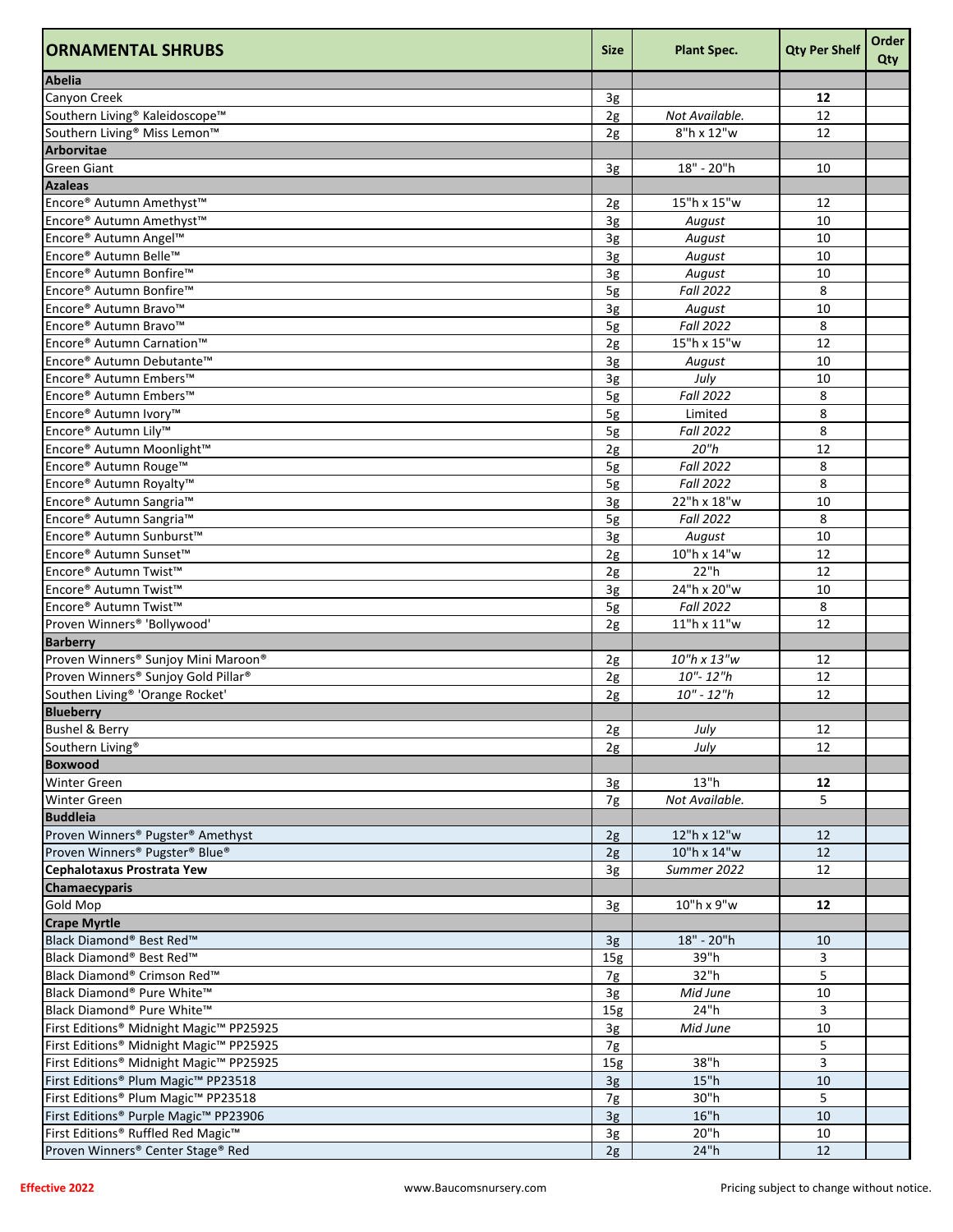| Southern Living <sup>®</sup> 'Coloroma Scarlet'                  | 3g             | 20"h              | 10              |  |
|------------------------------------------------------------------|----------------|-------------------|-----------------|--|
| Southern Living® 'Coloroma Scarlet'                              | 7g             | 44"h              | 5               |  |
| Southern Living <sup>®</sup> 'Miss Francis'                      | 3g             |                   | 10              |  |
| Natchez - White                                                  | 3g             | 16"h x 12"w       | 10              |  |
| Natchez                                                          | 7g             | 4' tall           | 5               |  |
| Sioux - Pink                                                     | 3g             | 16"h x 12"w       | 10              |  |
| Sioux                                                            | 7g             | 36"h              | 5               |  |
| Tuscarora - Coral Pink                                           | 3g             | 16"h x 12"w       | 10              |  |
| <b>Cypress</b>                                                   |                |                   |                 |  |
| Leyland                                                          | 3g             |                   | 12              |  |
| Leyland                                                          | 7g             |                   | 5               |  |
| <b>Elaeagnus</b>                                                 |                |                   |                 |  |
| Southern Living® Olive Martini®                                  | 2g             | Summer 2022       | 12              |  |
| Ebbingei Silverberry                                             | 3g             | Summer 2022       | 12 <sup>2</sup> |  |
| Gardenia                                                         |                |                   |                 |  |
| <b>August Beauty</b>                                             | 3g             | 24"h              | 12              |  |
| Grass                                                            |                |                   |                 |  |
| <b>Liriope Big Blue</b><br>SPECIAL PRICE! QTY 150 OR MORE \$2.50 | 1 <sub>g</sub> | <b>New Growth</b> | 25              |  |
| Liriope Variegated                                               | 1g             | New Growth        | 25              |  |
| Miscanthus - Little Zebra                                        | 3g             | Full Pot          | 12              |  |
| <b>Muhly Pink</b>                                                | 3g             | Summer 2022       | 12              |  |
| Pampas                                                           | 3g             | 22"h              | 12              |  |
| Pennisetum                                                       |                | Summer 2022       | 12              |  |
|                                                                  | 3g             |                   |                 |  |
| <b>Hibiscus</b>                                                  |                |                   |                 |  |
| First Edition® French Caberet                                    | 2g             | trimmed           | 12              |  |
| Proven Winners® Blue Chiffon®                                    | 5g             | 15"h              | 8               |  |
| Proven Winners® White Pillar®                                    | 2g             | 20" - 22"h        | 12              |  |
| Proven Winners® White Pillar®                                    | 5g             | 26"h              | 8               |  |
| <b>Holly</b>                                                     |                |                   |                 |  |
| SPECIAL PRICE! QTY 120 OR MORE \$7.50<br>Compacta                | 3g             | 18"h x 14"w       | 12              |  |
| SPECIAL PRICE! QTY 120 OR MORE \$7.50<br><b>Dwarf Burfordi</b>   | 3g             | 22"h x 13"w       | 12              |  |
| <b>Needlepoint</b><br>SPECIAL PRICE! QTY 120 OR MORE \$7.50      | 3g             | 22"h x 16"w       | 12              |  |
| Needlepoint                                                      | 7g             |                   | 5               |  |
|                                                                  |                | Late June         |                 |  |
| Nellie R Stevens                                                 | 7g             | 32"h              | 5               |  |
| Sky Pencil                                                       | 3g             | 20"h              | $\overline{12}$ |  |
| Southern Living® Golden Oakland™                                 | 3g             | 20"h              | 10              |  |
| Southern Living® Oakland™                                        | 7g             | 40"h              | 5               |  |
| <b>Steeds</b>                                                    | 3g             | trimmed           | 10              |  |
| <b>Steeds</b>                                                    | 7g             | 32"h              | 5               |  |
| Hydrangea                                                        |                |                   |                 |  |
| Endless Summer® BloomStruck® PP25566                             | 3g             | 12"h x 14"w       | 10              |  |
| Endless Summer® Summer Crush™ PPAF                               | 3g             | 12"h x 14"w       | 10              |  |
| Endless Summer® The Original® PP15,298                           | 3g             | Mid June          | 10              |  |
| First Editon® Little Hottie™                                     | 2g             | trimmed           | 12              |  |
| First Edition®Strawberry Sundae™ PP25,438                        | 2g             | 18" - 20"h        | 12              |  |
| Oakleaf 'Snow Queen'                                             | 3g             | trimmed           | 10              |  |
| Proven Winners® Bobo®                                            | 2g             | trimmed           | 12              |  |
| Proven Winners® Bobo®                                            | 5g             | 24"h x 24"w       | 8               |  |
| Proven Winners® Invincibelle Limetta®                            | 2g             | Not Available.    | 12              |  |
| Proven Winners® Invincibelle Wee White®                          | 2g             | Not Available.    | 12              |  |
| Proven Winners® Let's Dance® Rhythmic Blue™                      | 2g             | 13"h              | 12              |  |
| Proven Winners® Let's Dance® Rhythmic Blue™                      | 5g             | 14"h              | 8               |  |
| Proven Winners® Little Lime®                                     | 2g             | 16"h              | 12              |  |
| Proven Winners® Little Quick Fire®                               | 2g             | trimmed           | 12              |  |
| Proven Winners® Limelight Prime®                                 | 2g             | 12"h              | 12              |  |
| Southern Living® White Wedding                                   | 2g             | 14"h              | 12              |  |
| Southern Living® White Wedding                                   | 5g             | trimmed           | 8               |  |
| Ligustrum                                                        |                |                   |                 |  |
| Recurve                                                          | 7g             | 28"h              | 5               |  |
| Proven Winners® Golden Ticket                                    | 2g             | trimmed           | 12              |  |
| Southern Living® Sunshine™                                       | 5g             | 23"h              | 8               |  |
| <b>Swift Creek</b>                                               | 3g             | $16" - 18"h$      | 12              |  |
| Loropetalum                                                      |                |                   |                 |  |
| Proven Winners® Jazz Hands Variegated®                           | 2g             | 10"h x 15"w       | 12              |  |